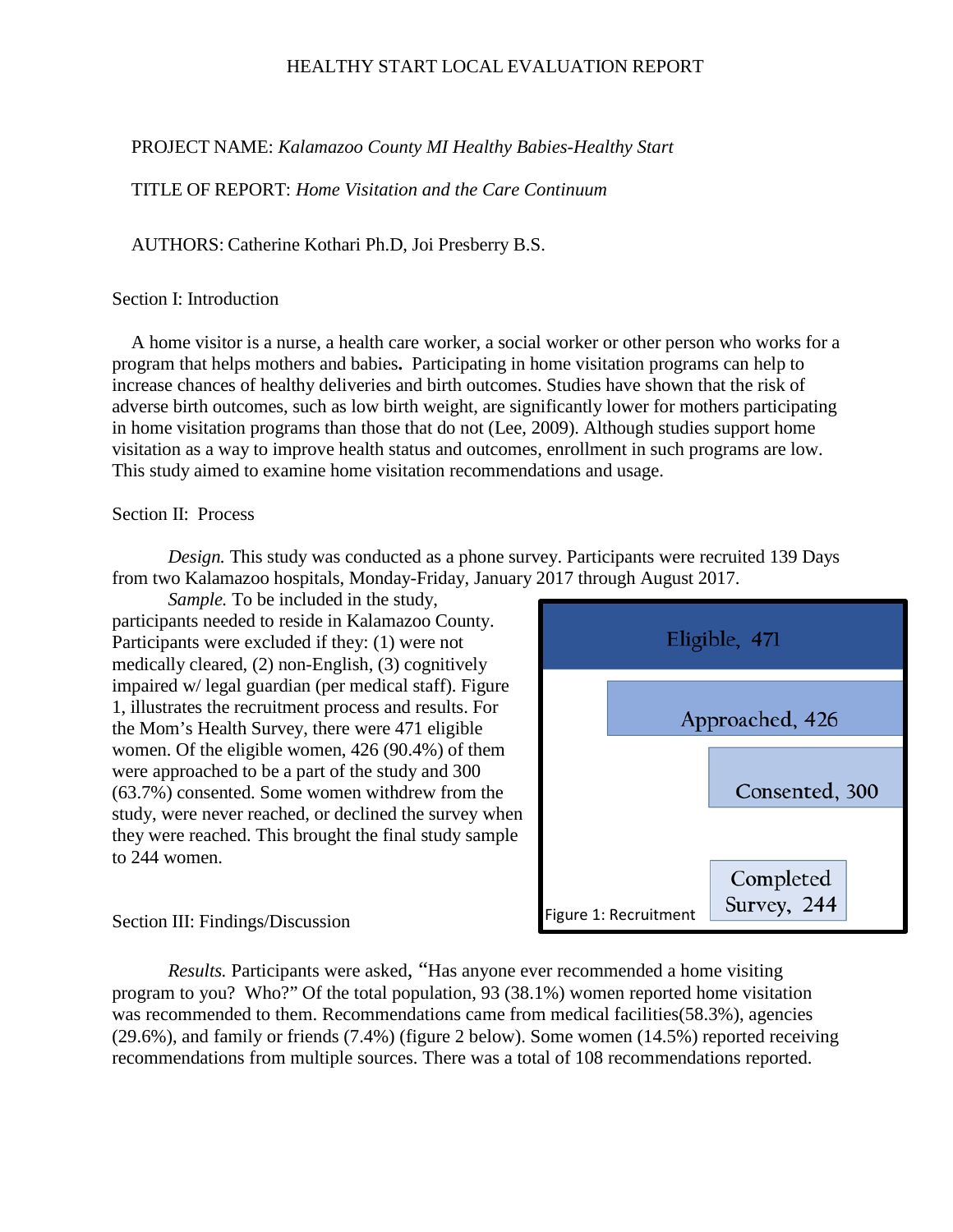

0f 108 responses, 4 were unsure were the recommendation came from and 1 was self-referral. From the 63 medical recommendations, most (25%) came from the OB office and some (15%) from the hospital floor. The lead recommending agency for this population was WIC (14%) followed by home visitation outreach/call (8%). The study found that 63.5% of women of color, 66.4% of women with Medicaid and 42.4% if women with PPBO received a home visitation recommendation (table 1).

| Table 1: Recommendations by race, insurance and PPBO |              |             |  |
|------------------------------------------------------|--------------|-------------|--|
|                                                      | <b>Total</b> | <b>HV</b>   |  |
|                                                      |              | Recommended |  |
| <b>Women of Color</b>                                | 96           | 61 (63.5%)* |  |
| <b>Women w/ Medicaid</b>                             | 113          | 75 (66.4%)* |  |
| Women w/ PPBO                                        | 33           | 14 (42.4%)  |  |

\*significantly more likely than non-

Participants were then asked, "During your most recent pregnancy, did a home visitor come to your home to help you learn how to take care of yourself or your new baby" and "since your new baby was born, has a home visitor come to your home?" Of the 93 women who reported receiving a recommendation, 44 (47.3%) enrolled in a home visitation program, 49 (52.7%) did not. From the total population, 244women, 22.5% enrolled in home visitation program, 20.1% recievied a recommendation but did not participate and 57.3% did not receive a recommendation and had not been enrolled in home visitation at the time of the survey.

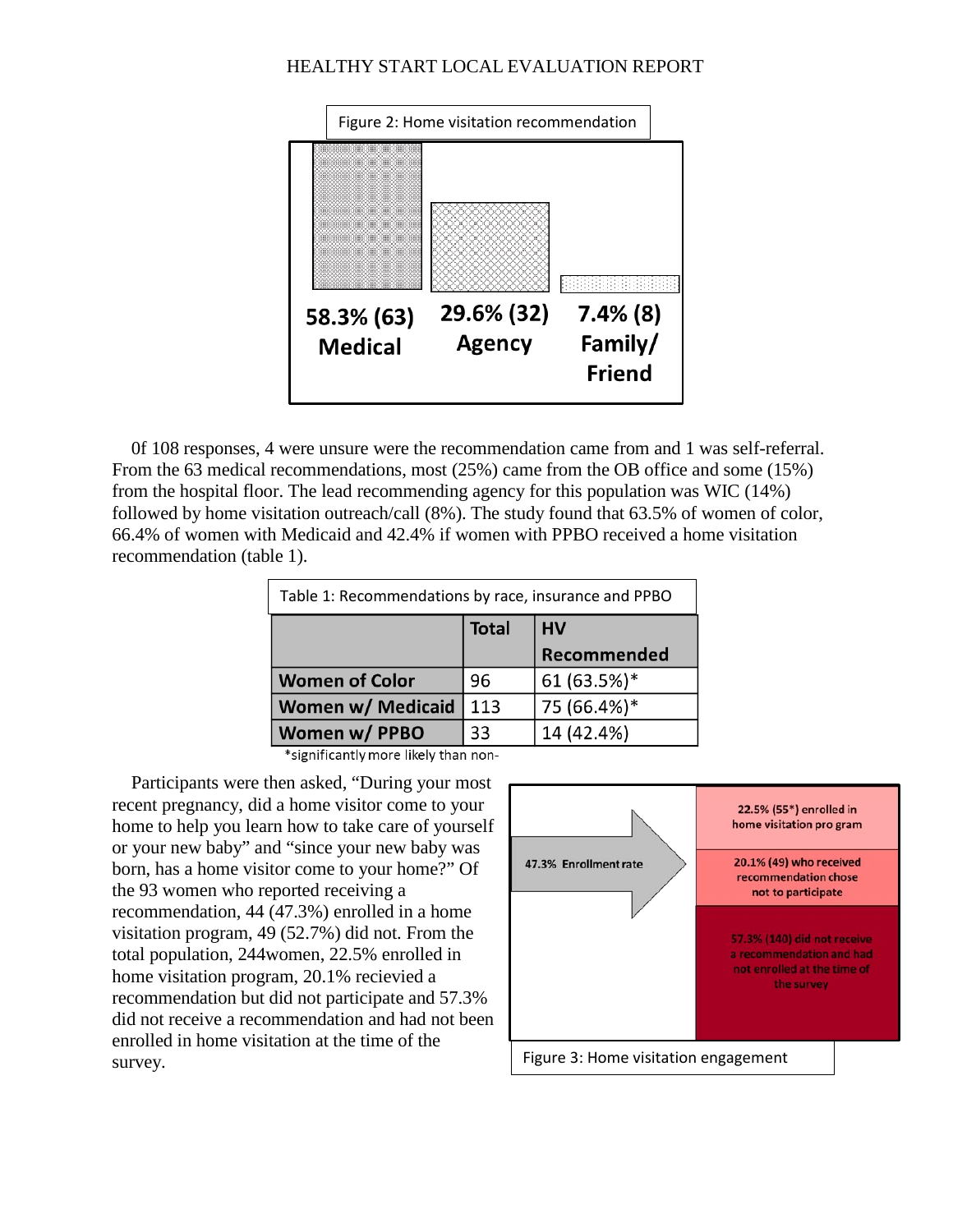

Depicted in figure 4, home visitation enrollment rate was highest among women who reported receiving their recommendations from family or friends (62.5%). Those who reported receiving their recommendations from medical departments/facilities had the lowest (40.7%) enrollment rate.

The study found that the 49 women from the total population that received a recommendation and chose not to

participate did so for a variety of reasons. The 49 women generated 62 responses, some women cited multiple reasons (table 2).

| Table 2: Declining enrollment               |              |  |  |
|---------------------------------------------|--------------|--|--|
| Didn't enroll because<br>(% of Individuals) |              |  |  |
| No need                                     | 91.8% (45)   |  |  |
| Program logistics                           | $14.3\%$ (7) |  |  |
| Program hasn't followed up                  | $12.2\%$ (6) |  |  |
| Too busy                                    | $4.1\%$ (2)  |  |  |
| New / non-working phone                     | $4.1\%$ (2)  |  |  |

The study found that of the 55 participants you did utilize home visitations, 25.4 % did so prenatal only, 16.4% interconceptionally, and 58.2% both (figure 5). Interconceptional was defined as the first 2-3 months after delivery.

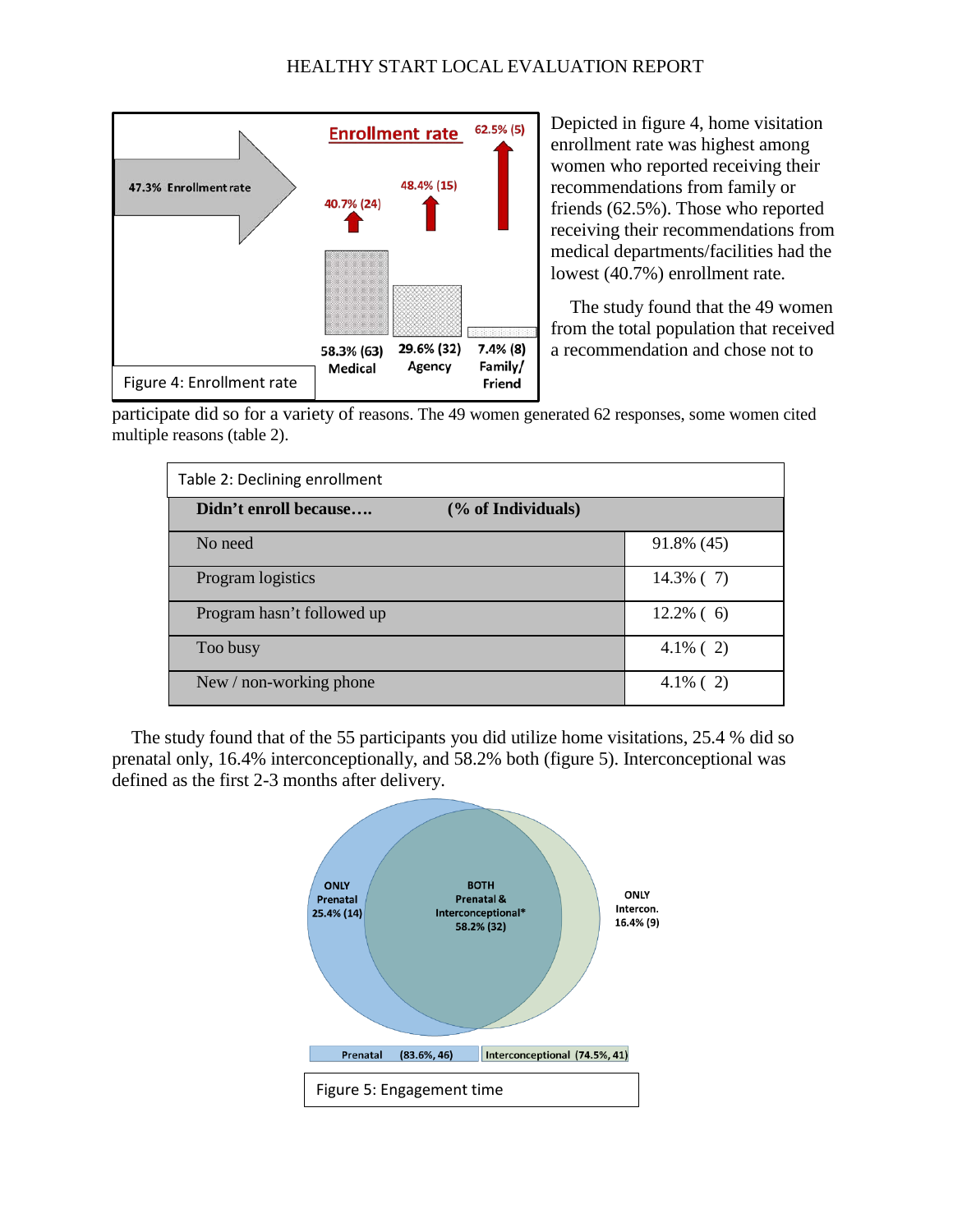Of the 32 women who engaged in home visitation both prenatal and interconceptional, 96.9% (31) stayed with the same program and only 3.1% (1) changed programs.



*Discussion.* Regarding home visitation reach, two-thirds of Cradle-focus women (of color, low income) recall having home visiting program recommended to them during pregnancy or postpartum. Overall, having multiple recommendations did not increase the likelihood of enrollment. Roughly half of women receiving a recommendation enrolled in program. Most enrolled prenatally and stayed with program at least through the early postpartum period.

Currently, most home visitation referrals are coming from obstetric clinics (primarily obstetric office, but also postpartum floor) and community agencies (primarily WIC) However, the most effective referrals are word of mouth from friends and family. The primary reason for not participating is that women do not feel they need a home visitation service.

#### Section IV: Conclusions & Recommendations

Home visitation programs can help reduce the risk of adverse birth outcomes. Although women receive recommendations from various sources to participate in home visitations programs, many do not utilize the service, often because they feel they do not have a need. More education is needed on the benefits of home visitation. Additionally, follow up with patients after referrals are made may help to increase the rate of actual enrollment.